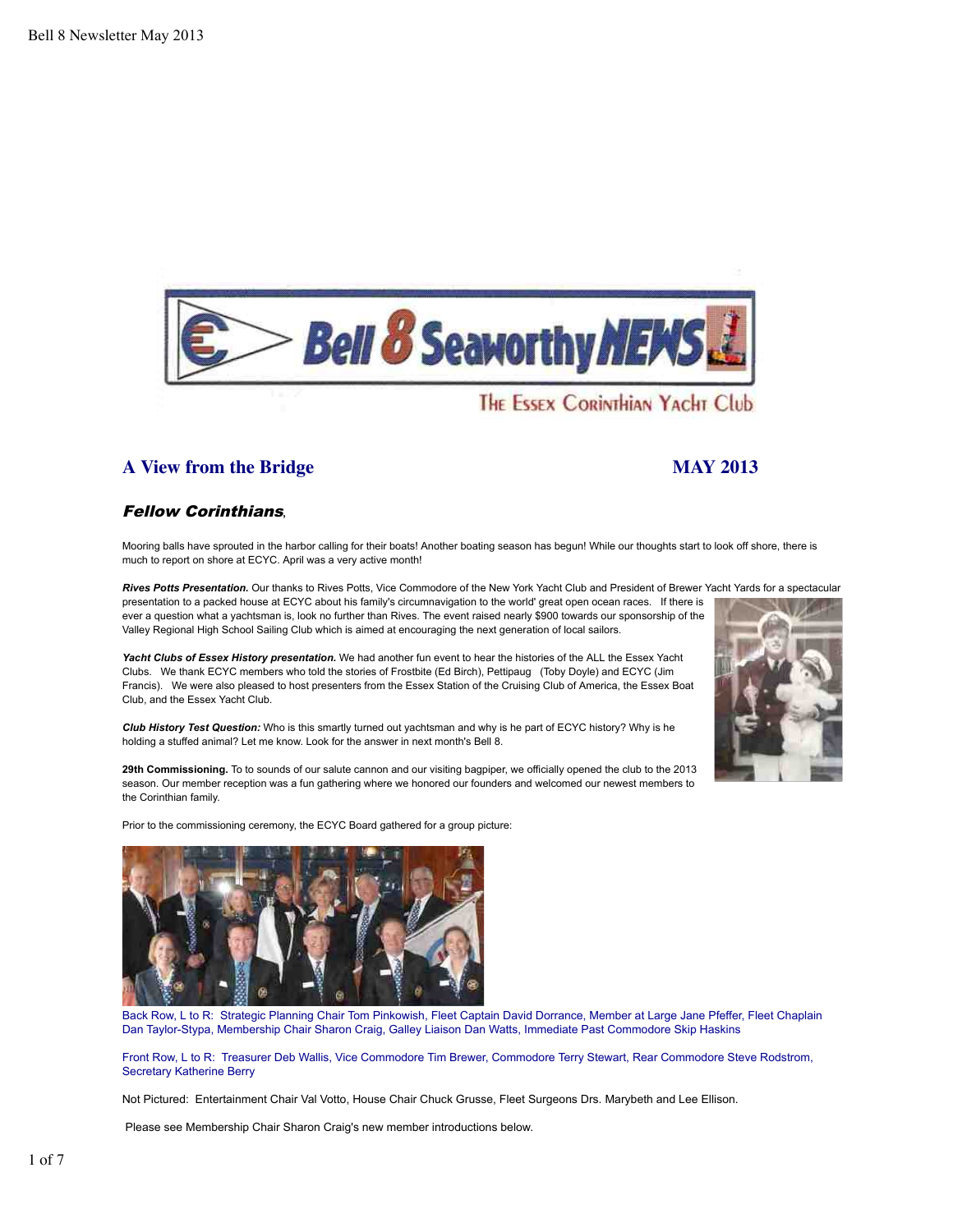Please see Membership Chair Sharon Craig's new member introductions below.

*Renovation Update.* Simply put: "Mission Accomplished"! (Really). The consistent one syllable reaction when members see the finished renovation has been: "Wow"! Our thanks to the Brewer Dauntless team for a wonderful enhancement to the club. The project accomplished several strategic needs:

- 1) New plumbing supporting the heads and galley
- 2) Upgraded ladies and men's heads
- 3) Improved Club office
- 4) Improved shower and changing facility
- 5) New carpeting on the first floor and office that can be rolled up in a flood
- 6) Enhanced wiring to support window air conditioners in the dining room
- 7) Improved access to the River Room

We thank House Chair Chuck Grusse for his continuous engagement throughout the project.

As a next step, a committee of ECYC member "interior decorators" will be looking at our expanded wall space to place our existing art collection. We will also be launching a new half hull model display of ECYC yachts beginning with the Wasley's yacht "Windquest".

Also note the enhancements made to the entrance to our parking lot and to the parking lot itself courtesy of the Brewer Dauntless Shipyard and Marina.

*Club House Lease*. We are very pleased to announce we completed negotiations with Brewers to reach an agreement on a new 20 year lease. This has been a very long term discussion over the past two years. The agreement includes a fixed rent schedule for the next 10 years. We are pleased the new rent reschedule is lower than both the schedule we previously had with the Chandlery and lower than our current rent schedule.

The rent schedule we have agreed upon provides for small fixed annual increases that amount to less than \$10 per member per year at our current membership level of 200 members.

To minimize the impact of rent on our dues, it is clearly in our collective interest to increase the club membership, All of seek to minimize annual due increases, if not avoid them. We can do this by increasing regular members. We ask every member to consider a friend who would be a great addition to the Corinthian Spirit that has, and will continue, to draw us together as the most fun club in the area.

As an added incentive, the Board will offer a \$75 "Corinthian Credit" to the ECYC Ship's Store to current members for each new member accepted into the Club by June 30th.

*Reinstatement Policy.* With an eye towards welcoming back past members, the board reviewed and adjusted the member reinstatement policy. The previous reinstatement fee policy was 10% of current dues per year a member has been away from the club. This policy has become prohibitive for many prospective past members. As a result, the Board modified the policy to cap the reinstatement fee to 50% of the current dues.

Please know your feedback and suggestions are always welcome. Our Board meets on the last Tuesday of the month at the club, starting at 1830 hours.

*Off Shore.* Please see Vice Commodore Tim Brewer's update below on our outstanding Frostbiters, upcoming sailing classes, our May 19th Spring Hamburg Cove Raft Up, the June 22nd 12-Meter Event, buoy racing, and summer cruise opportunities.

Let's get out there! Make it a good month!

**Terry** 



Terry Stewart, Commodore

**2013 ECYC Member Roster** 

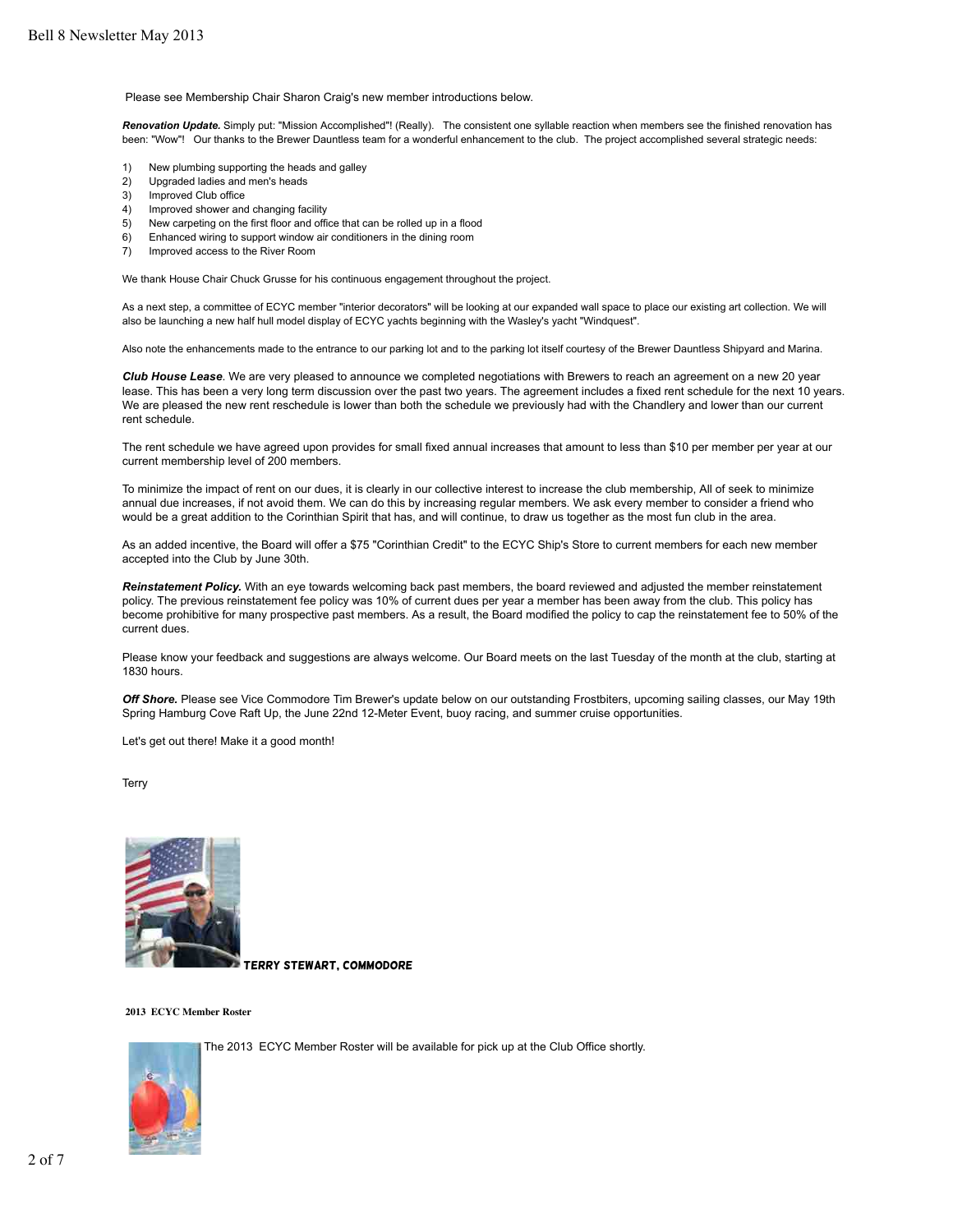#### **Galley Use Policy**

#### *Galley Use.*

As a reminder, ECYC is NOT open to the public. We welcome and encourage members to bring guests in accordance with our guest policy in the by laws. We also welcome members from other reciprocal yacht clubs located outside of Essex. This summer we will again invite members from "galley-less" yacht clubs to visit ECYC for lunch. This helps the Galley provide lunch service during the week and exposes their wonderful service to the wider yachting community for private events.

*Meal tickets.* To help reduce delivery times in the galley, we remind members of the importance of properly completed meal tickets to include your Table Number. If you move tables, please let the galley know.

#### **Summer Cruise Opportunities**

Please see the dates and ports below for the joint 2013 Baldwin YC - ECYC summer cruise. Please reach out to Cliff Vermilya for questions at vermilya@comcast.net.

| Captain's choice | Saturday, July 27   |  |
|------------------|---------------------|--|
| Cuttyhunk        | Sunday, July 28     |  |
| Cuttyhunk        | Monday, July 29     |  |
| Onset            | Tuesday, July 30    |  |
| Onset            | Wednesday, July 31  |  |
| Marion           | Thursday, August 1  |  |
| Marion           | Friday, August 2    |  |
| Westport         | Saturday, August 3  |  |
| Bristol          | Sunday, August 4    |  |
| <b>Bristol</b>   | Monday, August 5    |  |
| Wickford         | Tuesday, August 6   |  |
| Wickford         | Wednesday, August 7 |  |
| Newport          | Thursday, August 8  |  |
| Newport          | Friday, August 9    |  |
| Newport          | Saturday, August 10 |  |
| Home             | Sunday, August 11   |  |
|                  |                     |  |

#### **House and Grounds**

Our major renovation is complete (although a few accessory items remain to be finished off). I hope the entire membership has had the opportunity to visit the club and see firsthand the incredible impact to the club the effort has achieved. Of course there's no rest for the weary, attention now shifts to the many other improvement and maintenance tasks.

As mentioned last month there are a number of house committee sub-teams formed with specific objectives. They include:

| <b>Activity</b>              | Lead                 |          |
|------------------------------|----------------------|----------|
| Power wash exterior          | Steve Rodstrom       |          |
| Replace potting soil         | Jack MacElwee        | Complete |
| Repair stationary windows    | Andy Roussel         |          |
| Paint shutters, window cover | Lew Davidson         |          |
| Clean windows, frames, sash  | <b>Chuck Grusse</b>  |          |
| Enhance front porch          | <b>Terry Stewart</b> |          |
| Deck maintenance             | vacant               |          |

To date, Jack MacElwee completed the soil replacement in front planting boxes with Earl Fowler's help and much to the delight of club gardener Jean Delia and myself for such a great job - thanks again guys!!

All members are welcome and urged to assist any team to complete its objective task. Please contact team lead to join any of the respective teams. Future teams will be created as projects are defined.

Improvement projects under consideration include window unit air conditioners, lights and fans on deck, and front door replacement.

Chuck Grusse, House Chair

#### **Off-Shore Events**

It's early spring yet, but already much has been happening on the water and on the waterfront at ECYC. With help from too many to mention, but under the guidance of our capable Fleet Captain, David Dorrance our Ideal 18s have been serviced and are ready for a very busy season ahead. Indeed, Dragonfly has been in the water since March and has raced very competitively in the spring frostbite series.

Speaking of Frostbiting, the spring series wrapped up this weekend and ECYC Ideal 18 skippers and crews were, once again, being handed the hardware at the awards reception: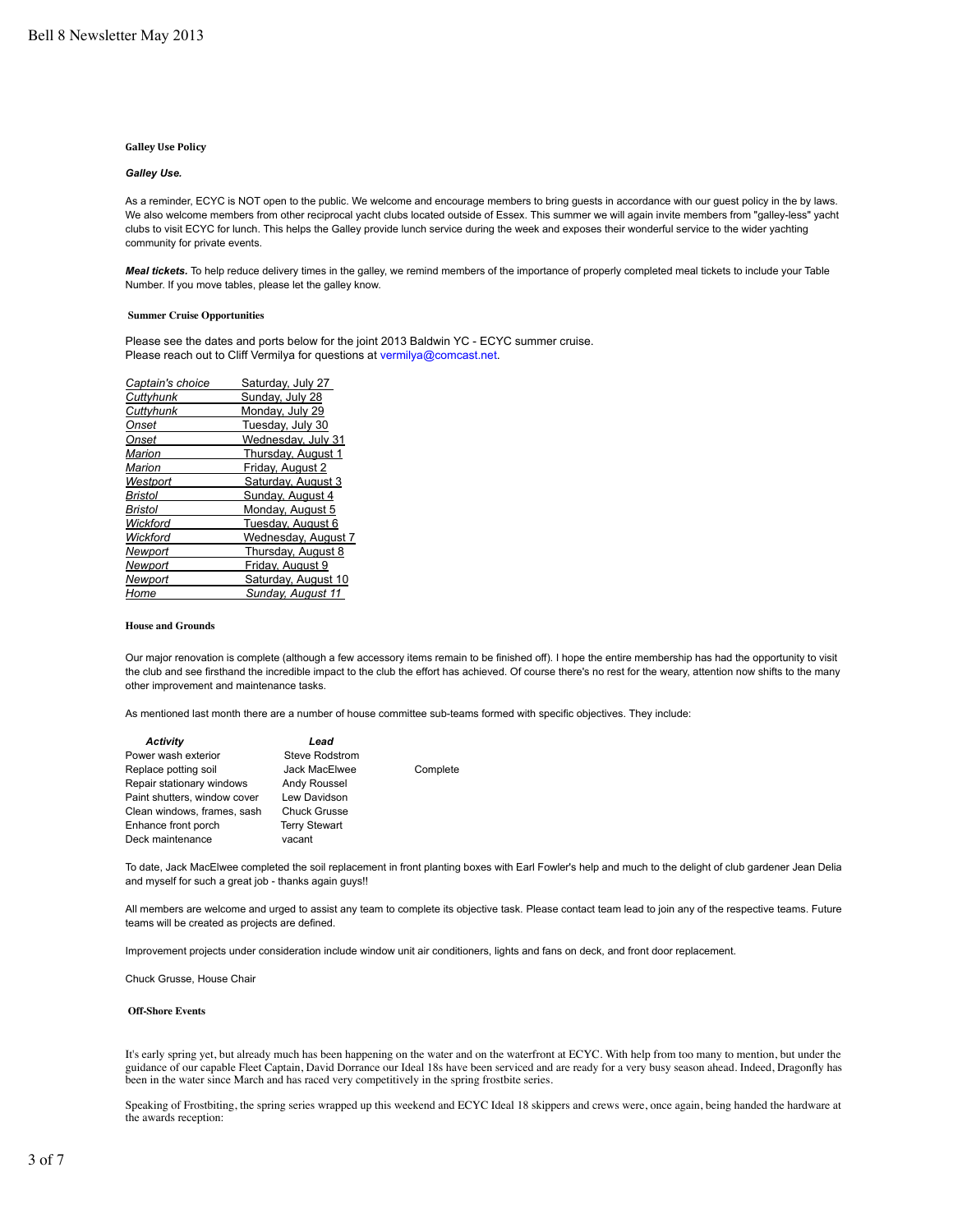Ideal 18 Class 1st Place: Cindy Gibbs / Lori Comforti (Owner) Ed Birch / Rob Reicherdt

Etchells Class 1st Place: Toby Doyle

Notables: Bill Robinson was 4th overall in the Etchells Class. ECYC's Dragonfly was 4th overall in the Ideals, with skippers Jon Gibbs and Jeff Going both having each "won a day". Liz Baird, Jim Pfeffer, Peter Emblin, Terry Stewart and guest Hillary Loftus all crewed. Along with regular Jack MacElwee (and, who else have we missed?), all look forward to skippering in our two boat campaign in the fall!



#### **Learn to Sail Programs**

Ed Birch and Cindy Gibbs will be the primary instructors for our learn-to-sail and intro-to-racing sessions this year. The cost is \$100 per person, per session. The learn-to-sail sessions are based upon the US Sailing Program and include a very useful and well written text book. All students successfully completing a session will be qualified to skipper or crew the Club's Ideal 18's.

- The early bird (and traditional) learn-to-sail session, open to ECYC Members will be taught by Ed Birch and will begin on Tuesday, May 21st, and will continue on Tuesday evenings through June 18th.
- A Ladies-Only learn-to-sail session, taught by Cindy Gibbs will begin on Monday, June 3rd at 5:30 PM and will continue each Monday in June.

A Ladies-Only Introduction to Racing session, taught by Cindy Gibbs will be held on Wednesday evenings on the 10th, 17th and 24th of July. Space is limited in these sessions, so please register early. Also see the bulletin board in the River Room for sign up sheets and more information related to our Ideal 18 programs.

#### **PHRF Fun Racing with ECYC - Update**

Our plans for 3 dates of "Fun PHRF Racing" with ECYC are shaping up. Courses will be set in LIS of approximate lengths of 10 - 15 miles (depending on conditions) using government marks. BBQ and cold beer on the club lawns/deck to follow the racing. EYC will provide a committee boat for the starts and ECYC will provide a committee boat to record finishes.

These races are intended for all participants - novice to very experienced. We'll keep the races short and anticipate a low stress, high fun-factor experience for all. Boats over 23 feet in length, non-spinnaker, cruising canvas only.

Tim Brewer, Vice Commodore



#### **Upcoming Events**



## **ECYC Spring Raft up!**

May 19th Hamburg Cove. Sign up even if you don't have a boat....we will have a boat lift to get everyone out to the Raft Up. The Raft Up is great fun and a wonderful way to get to know fellow members. See the sign roster in the dining room.

#### **Corinthian Kayakers Meet**

On-Water Introduction and Orientation. Sunday, May 5th, 12 noon. See Don Shannehan's Kayak update below.

Contact Don at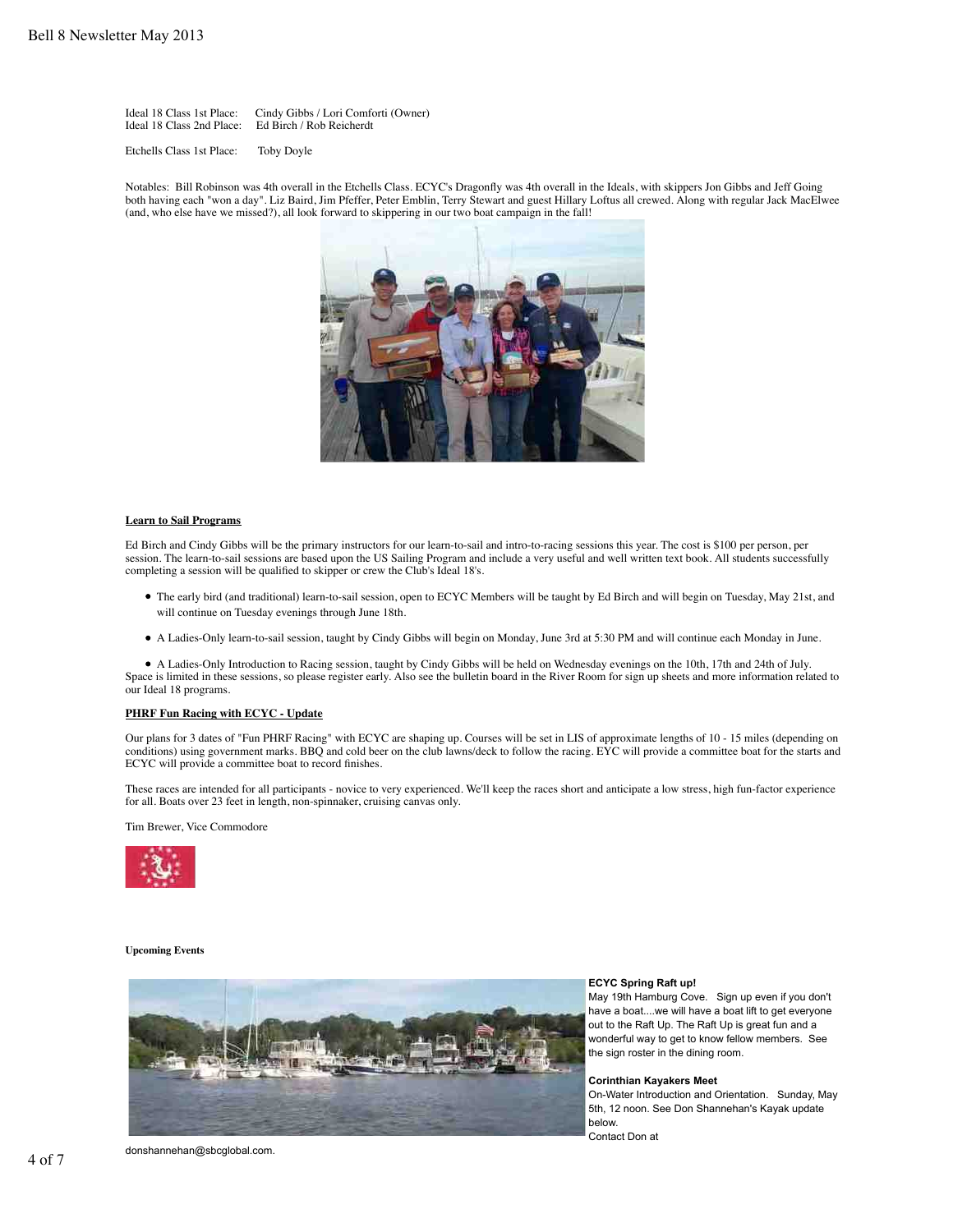#### **Newport 12 Meter Challenge - Saturday, June 22nd**

We have three slots remaining for this year's Newport visit to race 12 Meters with our friends from the Essex, Pettipaug, Baldwin, Essex Frostbite and North Cove Yacht Clubs. Let Terry know.

**Corinthian Café Hosted Dinner Event** featuring the Langley Project Band - Saturday, May 11th, 6:30pm to 9:30pm. Reserve now with Monique for a great evening of food and pop music at the club.

**Mother's Day Brunch** - Sunday, May 12th. RSVP with Monique for a Corinthian Café fabulous buffet for either the 11 AM or 1PM seating.

**Did you know?** 

**Do you know where our moorings are and how to use them?**

#### **Essex Harbor Moorings**

"ECYC 1" is located directly front of the club. "ECYC2" is located immediately south of the southern fairway leading to the Essex Yacht Club and Middle Cove.

1. Any and all use of the Essex mooring must be reserved through the Brewer Dauntless Marina (BDM) Office by calling 860-767-8267, VHF Channel 68, or e-mail @ bdm@byy.com

2. The Club's Essex Mooring is for transient use; prolonged use exceeding more than five (5) consecutive evenings is not allowed.

3. Visiting Yachtsmen/Non-Members: \$50 per night to include Launch Service. BDM may put the visitor on a closer in mooring to minimize long launch rides.

4. ECYC Members: \$25 per night to include Launch Server.

5. ECYC Members visiting the club for a meal or temporary stay (NOT Overnight): There is a \$5.00 one way charge to include Launch Service. The member still needs to reserve through BDM.

6. Members and Visiting Yachtsmen must fly their club burgee on the mooring as a sign of their membership.

#### **Hamburg Cove Mooring**

The Hamburg Cove mooring is located in the middle of the southern rim of the Outer Cove. It is marked "Essex Corinthian Yacht Club".

1. Use of the Hamburg Cove Mooring is on a first come, first-served basis for Members of the Club only. There is no charge for use of the Hamburg Cove Mooring.

2. Members must fly the ECYC burgee while on a club mooring.

3. Any member picking up a mooring should be willing to raft, weather permitting, or must relinquish the mooring to any member who is willing to raft. A member who is unwilling to raft must promptly vacate the mooring.

4. The first member who picks up a mooring is responsible for making decisions concerning the advisability of rafting when there is a question concerning inclement weather and the size of the raft.

5. When a large raft picks up more than one mooring, it should break into separate rafts at night. This is necessary, for, with wind or current changes, the rafts will swing and the mooring lines will chafe the boats which picked up the moorings.

6. Members may not leave their boats unattended overnight on the Hamburg Cove club mooring, even if rafted with another boat.

7. Moorings are for transient use; prolonged use exceeding five (5) consecutive nights is not allowed.

8. Members are requested to inform the Fleet Captain (David Dorrance), or the Rear Commodore (Steve Rodstrom) or the Club Manager (Elaine Kyle) in his absence, in writing, of any mooring abuses or damage. Full information should be given, including: name of boat, name of owner, owner's address, and dates involved.

#### **Friday Night Colors**

As we enter our commissioned season, we will honor a tradition practiced by yacht clubs worldwide simply called "Colors". On Friday nights at the time of sunset, a rotating member of the ECYC board, designated as the Officer of the Deck, will conduct Colors.



As the US Flag is lowered at the Essex Yacht Club, the OOD will announce "Stand for Colors",

ring our club's bell twice as a warning prior to firing our club's salute cannon. As the US Flag is lowered, members are asked to stand in respectful silence. Once the Flag as been lowered, the OOD will ring the bell once and call, "As you were".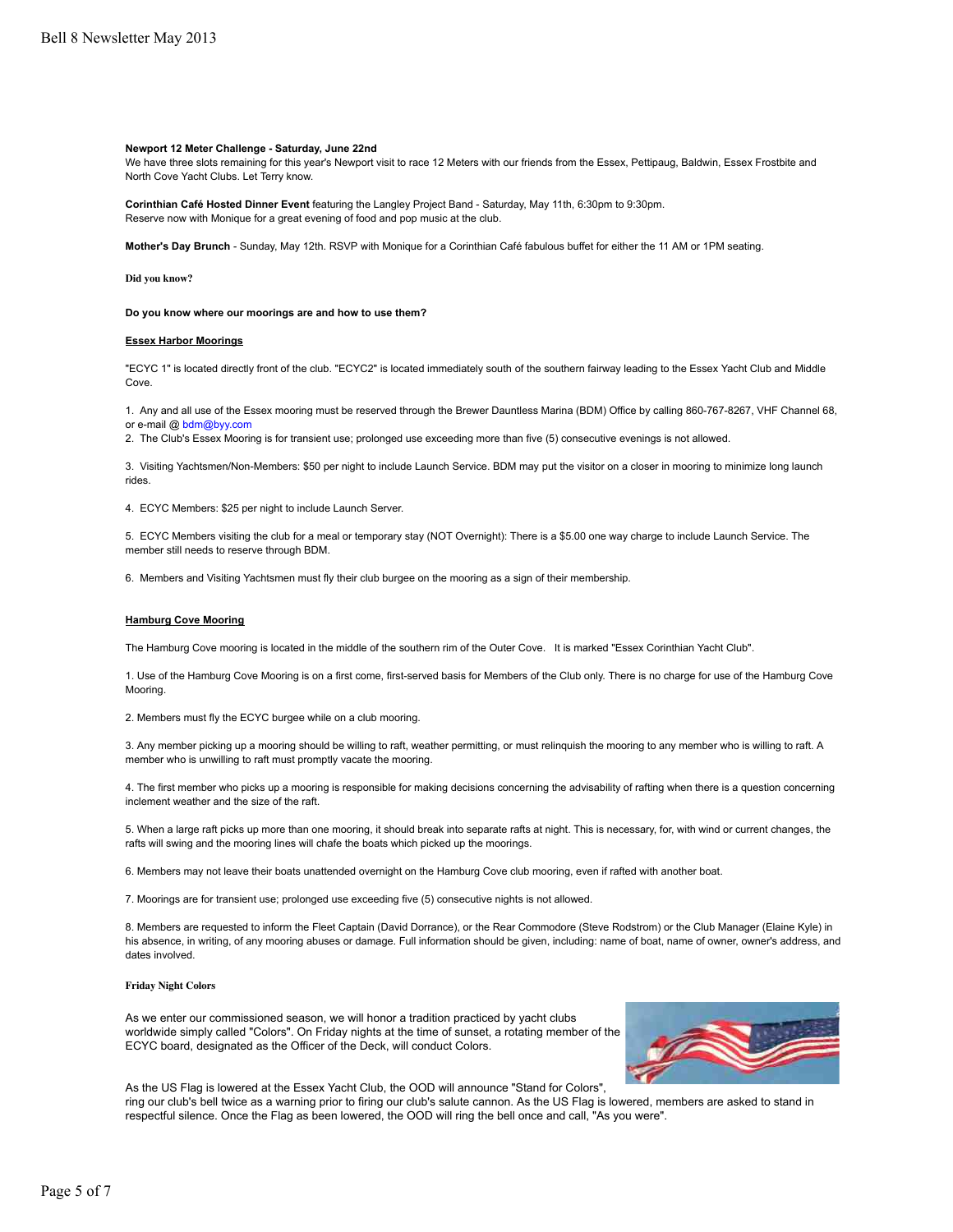#### **Wear and Fly the Club Burgee**



#### **Corinthian Kayak News (aka "The Mini-Fleet")**

A kayak show-and-tell was held April 26th to familiarize new kayakers on boat and equipment options. This past Sunday, the group met at the Bushnell Street launch to try out different kayaks, paddles, and getting in and out of the boats. Then the group set out for a rendezvous in North Cove. Next up the group will tour Smiths Cove in Old Lyme. Watch for a date. If you know another Corinthian who wishes to join in, please let group leader Don Shannehan know.



#### **Burgee of the Month**



#### **Mystery Burgee**

Mystery burgee found. Corinthian kudos to ECYC members Dick Arndt and Duncan Syme for correctly identifying last month's Mystery Burgee from the Bayview Yacht Club in Michigan.

**Burgee of the Month**

ALOHA! Our newest burgee is from the beautiful Waikiki Yacht Club (www.waikikiyachtclub.com) located in Honolulu, HI presented to the club by member Jim Fazio.

Jim has a client in Honolulu and has visited WYC before, this time even replacing the ECYC burgee in their collection which had seen better days.

Thank you, Jim!



#### **Ships Store**

In addition to our on-premise Ship's Store in the Sun Room, check out the online store at: www.boatowners.org

#### **Communication Information**

#### Please note our **EMAIL and WEBSITE ADDRESSES**

We have a helpful page on the ECYC Website. Want to sell stuff? Or perhaps you are looking for something....check out our "Classified Page."